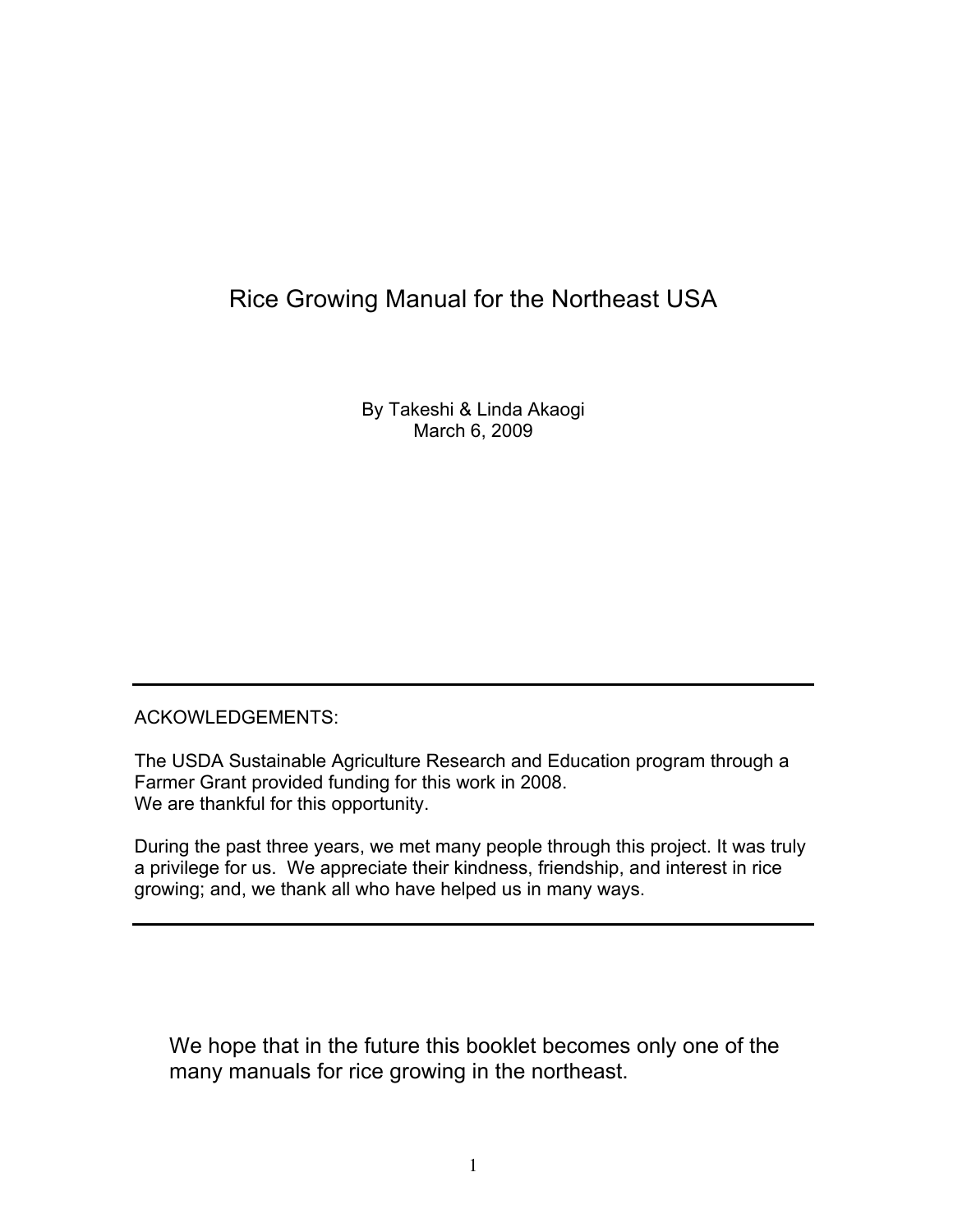Preface

The last 3 year's experiments with growing rice in the northeast tells us that rice is very productive and therefore there is a real potential for rice to become a commercial crop in the future. Although we would like to see rice growing in the northeast, the important issue is:

#### "How it is Grown".

After starting to write this manual, we became concerned with growing rice sustainably in the northeast without regard to the complexities that surround the rice paddy agroecosystem within a watershed. The following is a short explanation of the many issues that are related to growing rice and their potential impact on the surrounding landscape.

Because rice is new to this area and this type of aquatic agriculture is quite different than the dryland agriculture that we are familiar with, we want to emphasize the unique character of the multifunctionality of rice paddy systems.

A rice paddy is a shallowly flooded, irrigated field that functions as a human-made wetland. Therefore, it provides similar benefits to natural wetlands including the following:

- Watershed: groundwater recharge, climate moderation, flood and erosion control, landslide prevention.
- Wetland Biodiversity: support important wetland biodiversity (e.g. reptiles, amphibians, fish, crustaceans, insects, molluscs, and birds).
- Community Use: municipal water supply, fire engine, education (i.e. school field studies), and recreation (i.e. greenways).

By integrating conservation and agriculture, the multifunctionality of rice paddy systems can optimize biodiversity, stability and productivity within an agroecosystem and is therefore a very interesting and important issue to consider for the future.

Note 1: The biodiversity of the paddy agroecosystem depends not only on the paddy fields themselves, but also on the surrounding natural/semi-natural habitats, such as, water channels, irrigation ponds, levees, farmlands, forests, rivers, lakes, etc.

Note 2: It is not recommended to convert natural wetlands to human-made wetlands.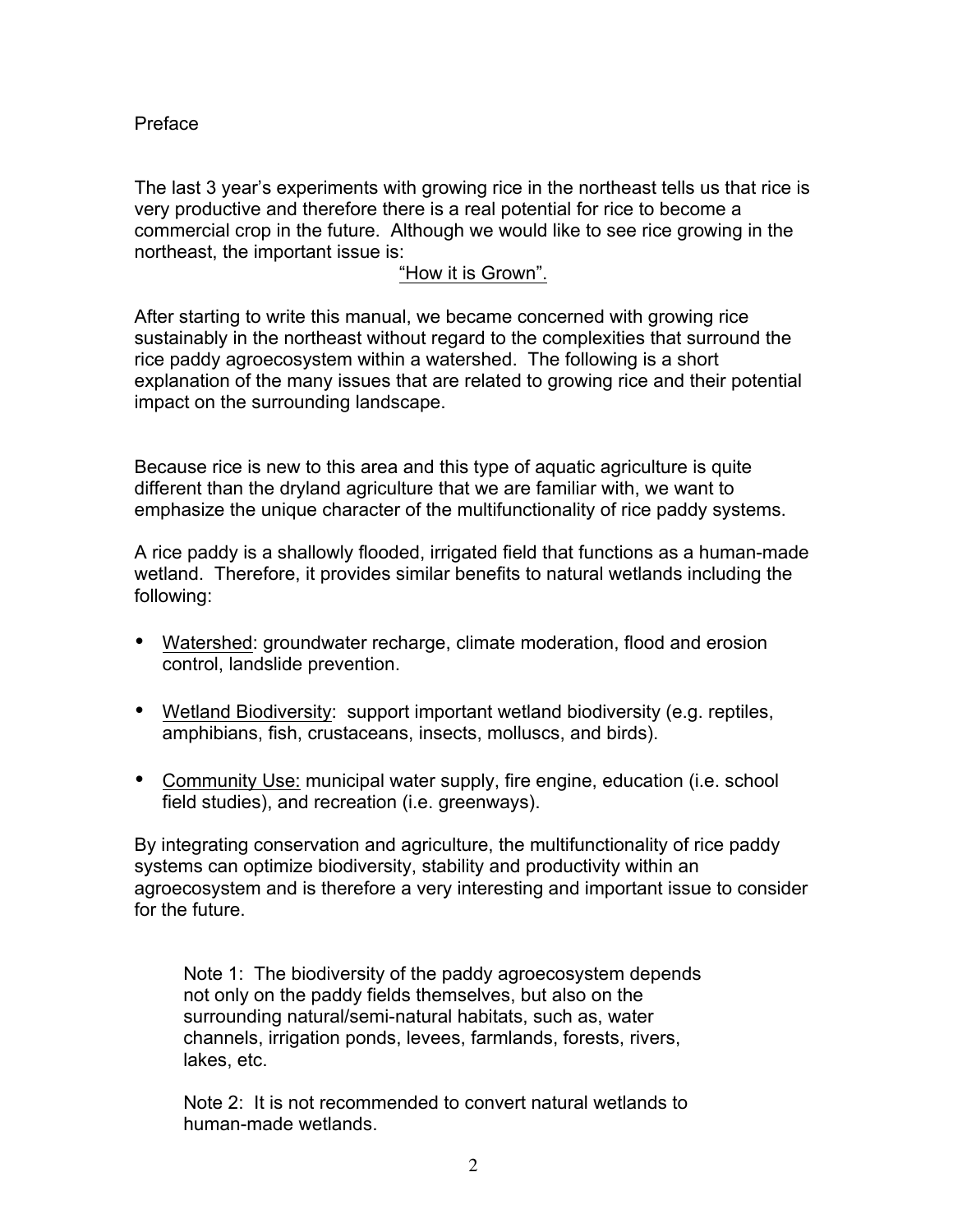Note 3: There is a need to be extremely careful about non-native invasive species, chemical use, and crop management that disturbs these human-made wetlands.

To get more information on this subject, the following two sources are very useful:

The Ramsar Convention on Wetlands, Resolution X.31, "Enhancing biodiversity in rice paddies as wetland systems", http://ramsar.org/res/key\_res\_x\_index\_e.htm Click on Resolution X.31. (Note: other parts of this site, www.ramsar.org, are very informative)

Rice is life: Scientific Perspectives for the 21st Century: Proceedings of the World Rice Research Conference, held in Tokyo and Tsukuba, Japan on November 4-7, 2004, by K Toriyama, K L Heong, B Hardy, World Rice Research Conference, International Rice Research Institute, published by the International Rice Research Institute, 2005. You can download it free from:

http://books.google.com/books/irri?id=EpNk3lsX1cgC&pg=PA163&dq=rice+is+life Pay particular attention to: "Section 11: Enhancing the multifunctionality of rice systems."

Also, we recommend to get a copy of both our 2008 Northeast SARE Farmer Grant proposal and our final 2008 Northeast SARE Farmer Grant Report before the season starts:

1) For hard copies of our 2008 NESARE Farmer Grant proposal, our final report or the first edition manual, contact the NESARE office at 802-656-0471 or email nesare@uvm.edu.

2) For electronic copies of the above, contact Carol Delaney, NESARE Farmer Grant Specialist, carol.delaney@uvm.edu or 802-656-0697.

3) For shorter summaries of the above, go to

www.sare.org/reporting/report\_viewer.asp and search for FNE08-624.

How to use this manual.

This manual covers how we are growing rice in the northeast USA. It is not a comprehensive manual on all aspects of growing rice. We intended it to be used along with the following book, without which you may have difficulty understanding the basics of growing rice.

*A Farmer's Primer on Growing Rice* by Benito S. Vergara. 1992, The International Rice Research Institute (IRRI)

> Order by: sending an e-mail to irripub@CGIAR.ORG with book information, number of books and shipping address. They will send you an invoice. Mail them a check in US\$ and they will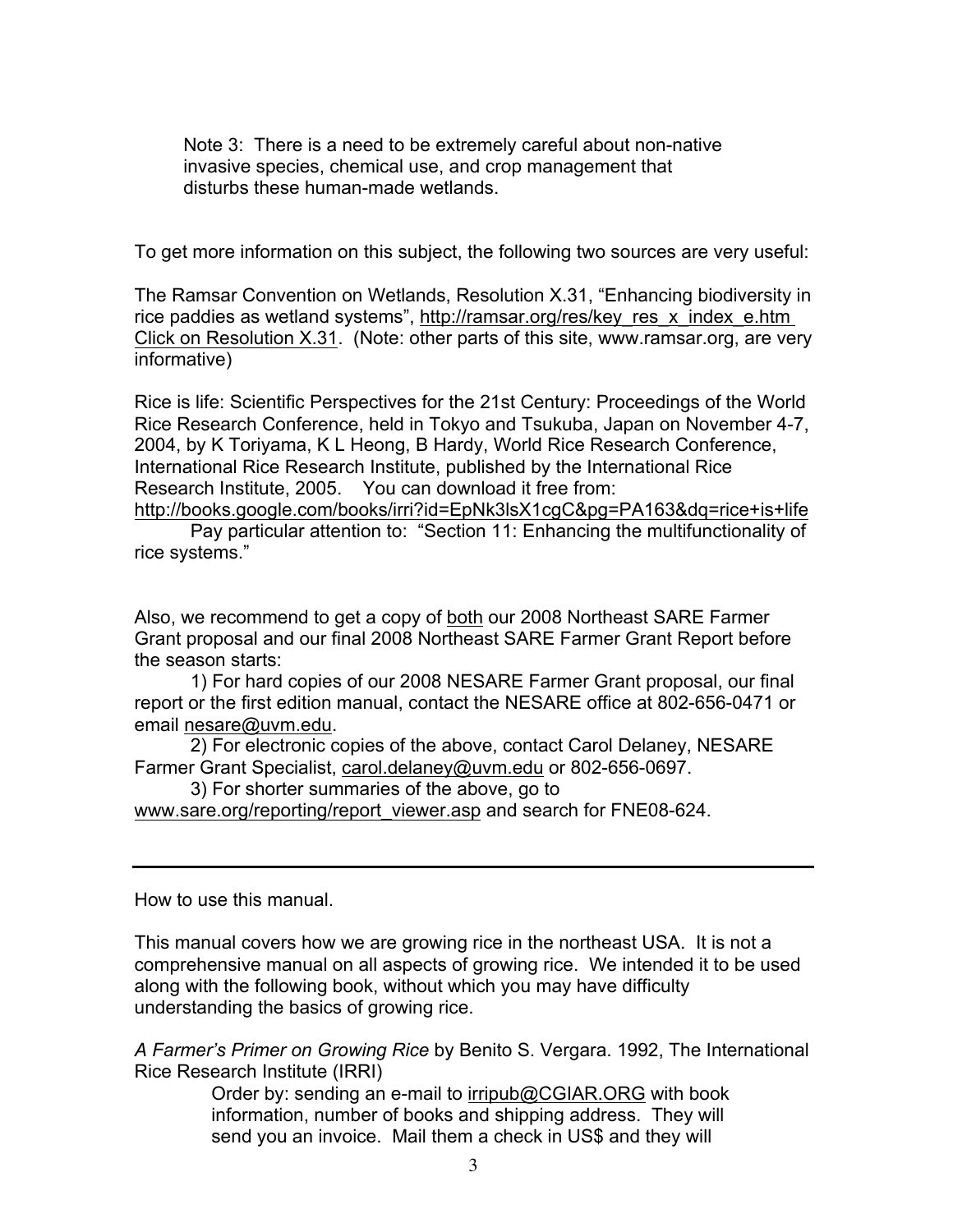ship the books.

In this manual we explain not only what we know, but also what we don't know yet, or what we need to know. We set it up as follows:

- The left side of the page explains how we are growing rice.
- The right side of the page has comments that include: references, further reading, comments, and considerations.
- 1. Several Things to Consider Before You Sow Seed

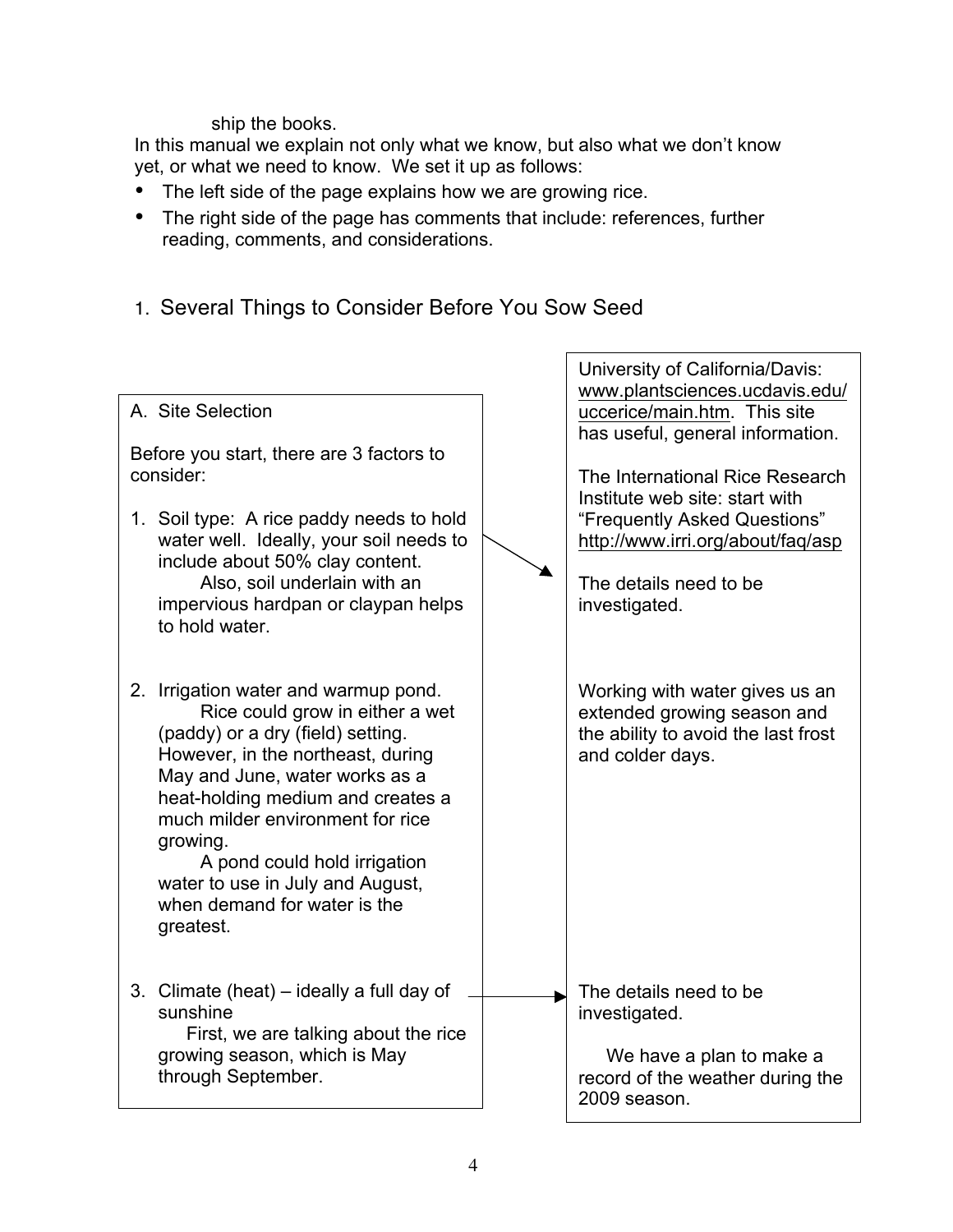1. Several Things to Consider Before You Sow Seed

Location of Akaogi Farm We think that Akaogi Farm is located in the coldest ricegrowing climate (roughly speaking) in the northeast. Our farm is located in southeastern Vermont at lat. 43° 02' N, and long. 72° 32' W. It is approximately 5 miles west of the Connecticut River and 900 feet above sea level. Even though we are in southeastern Vermont, because of our altitude, we are colder than other locations that we monitor: Burlington, Vermont and Ithaca, New York.

B. Choice of Variety

To start an experiment, we recommend a Hokkaido bred, cold tolerant, early maturing variety. We supply "Hayayuki" for that. You can find out more about Hayayuki at the National Small Grain Collection web site.

In the last 3 years we have tried a total of 40 or more varieties for preliminary evaluations to see whether they develop mature seeds in our climate (cold tolerance and early maturity). So far, we have identified 25 varieties, which were bred mainly in Hokkaido, Japan.

Hayayuki means "early snow" in Japanese.

Seed sources: Both of the following are "active germplasm collections" (or genebanks) and are in the public domain. They have over 19,000 accessions of rice from 110 countries. You can request seed free of charge for your experiment.

The National Small Grain Collection: http://www.ars.usda.gov/main/docs.htm ?docid=2884

The Dale Bumpers National Rice Research Center in Arkansas http://ars.usda.gov/Main/docs.htm?doci d=8318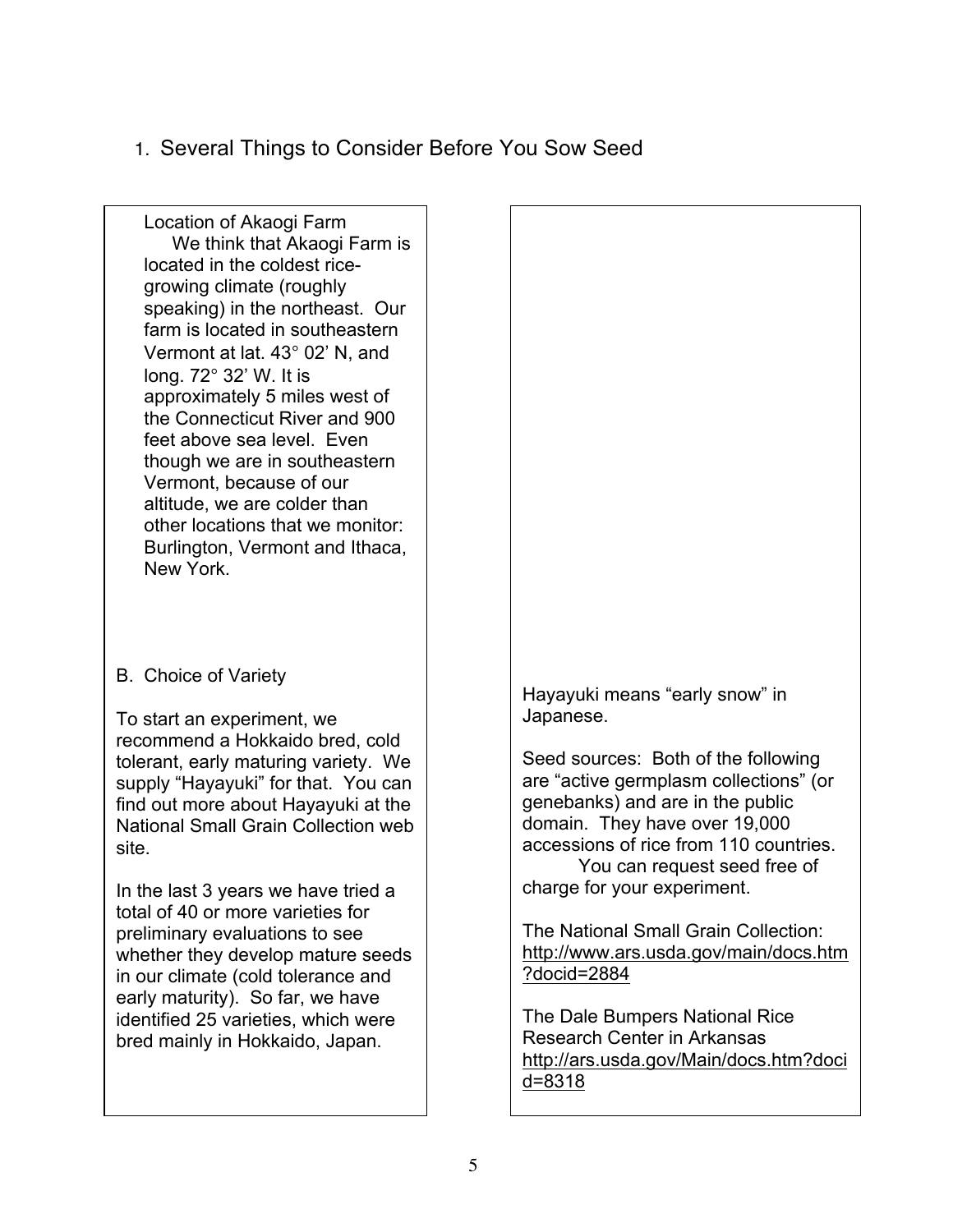#### 1. Several Things to Consider Before You Sow Seed

Importing Rice Seed The USDA has restrictions on rice importation. The importation of rice (*Oryza spp*.) is prohibited from all sources except from Mexico, which requires a written permit. If you want to import seed, you have to go through the quarantine process. Although it is time-consuming and difficult, following this procedure is important because it helps prevent the spread of unwanted disease, pests, weed seeds, and soil. .

Here are two examples that demonstrate the importance of following protocols:

1. The states of the Mississippi River Delta have extra restrictions placed on the importation of rice from the rest of the USA, to prevent a particular disease from entering the area.

2. We personally know of a research institution that had to destroy their whole plant collection in the greenhouse because of the existence of a prohibited pest. Even under careful control, these things could happen.

This is important for "All the Growers" interested in growing rice in the northeast, especially since we do not have these problems here now. We do not want to see one person's mistake jeopardize rice growing in the northeast.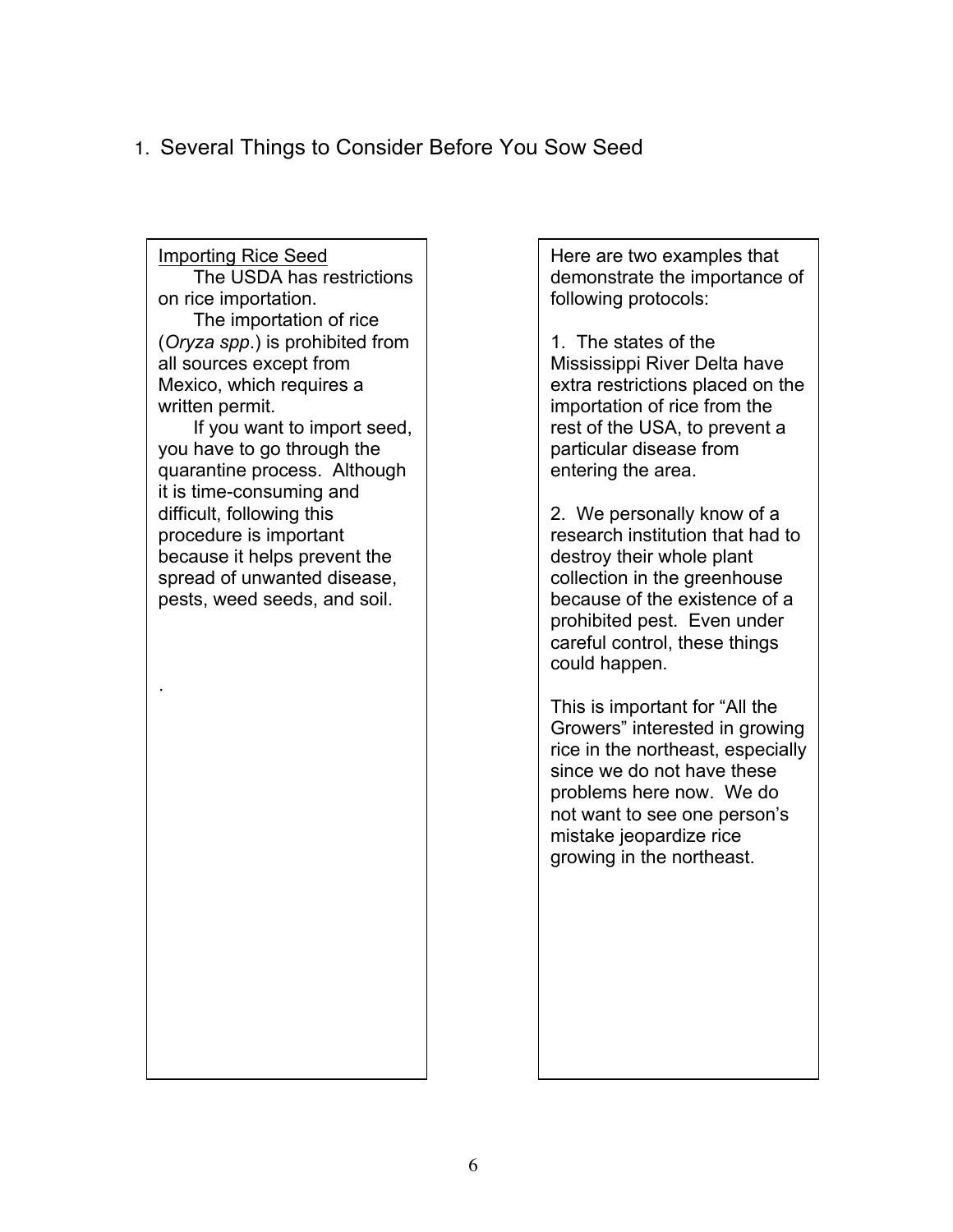## 1. Several Things to Consider Before You Sow Seed

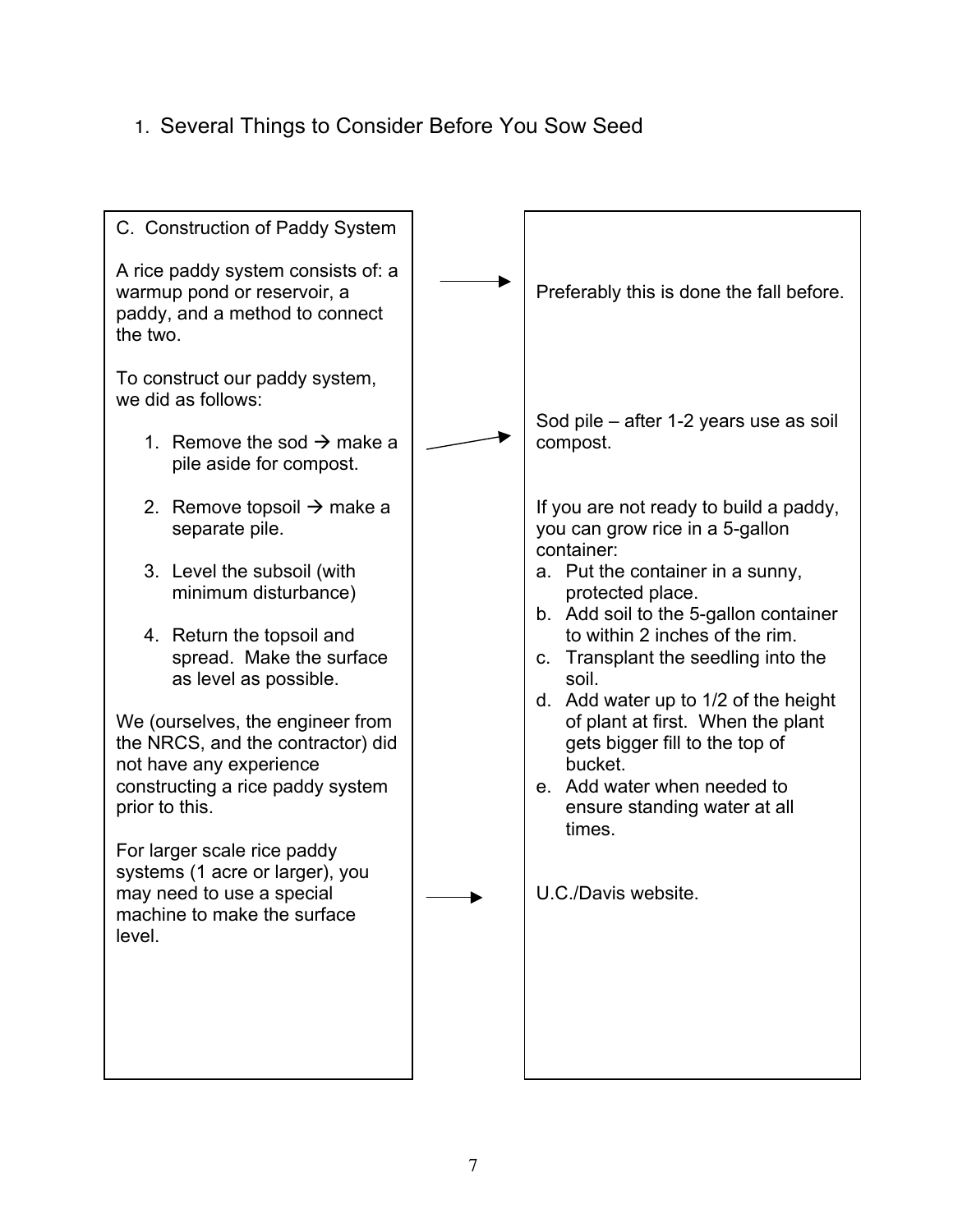First you need to decide whether you direct sow seed or raise seedlings.

At this moment, we raise seedlings and transplant later.

#### A. Raising Seedlings

To raise seedlings we use a 14' x 48' unheated greenhouse in which we set up 4' x 8', 1 foot high frames that can be covered with 4' x 8' panels of foam insulation.

1. Soaking seed,  $50^{\circ}$ F for 7-10 days. Change water every other day.

How to select well-ripened seeds prior to the soaking process.

Easy method

• Put seeds in the water and discard any seed that float to the surface.

Better method

• Do the same as above except use "salt water."

Salt : water =  $1.3$  lbs : 1 gallon Rice seed (volume) : water =  $1:2$ (As soon as finish, quickly rinse off the salt, then proceed to soaking process.)

2. Sowing seed:

We use 128-size plug trays and regular potting soil (smaller size plug trays also work). 2-3 seeds /cell

Start mid April

3. Greenhouse temperature control

• Low Temperatures When expected nighttime temperatures go below:

These websites are the Japanese version of the extension service in Hokkaido. They have an excellent growing manual for their cold climate. http://www.agri.pref.hokkaido.jp/ kit

http://www.agri.pref.hokkaido.jp/ kme

http://www.agri.pref.hokkaido.jp/ rumoi

These sites are, unfortunately, in Japanese only. But, if you or a friend can read Japanese, it is by far the best resource regarding rice growing in a cold climate.

Length of soaking time may vary by temperature and variety. Generally, Hokkaido bred varieties take longer.

The depth of dormancy is also related to the climate during the ripening phase.

Purpose of soaking is to break dormancy and for uniform germination of seed.

Direct sowing seed eliminates quite an amount of time and work; but, in the northeast, many places do not have long enough of a growing season. More experiments are needed regarding this.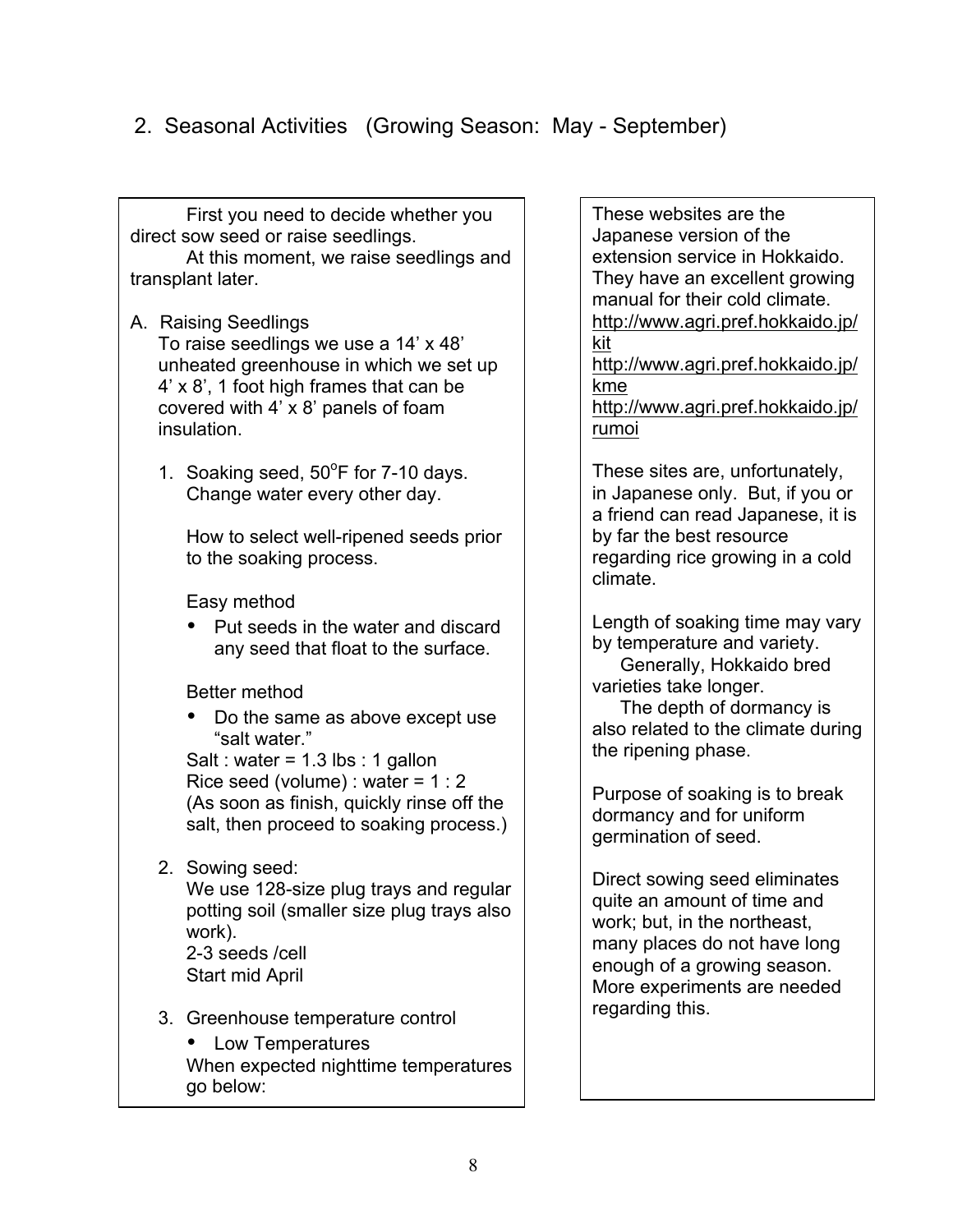| $40^{\circ}F \rightarrow$ close the sides<br>32 <sup>o</sup> F or lower $\rightarrow$ cover with row<br>covers or insulation board<br>You should do these 1-3 hours                            | Most of our work is done by hand<br>except tilling, threshing, and<br>dehulling.                                                                                                                                                       |
|------------------------------------------------------------------------------------------------------------------------------------------------------------------------------------------------|----------------------------------------------------------------------------------------------------------------------------------------------------------------------------------------------------------------------------------------|
| before sunset.                                                                                                                                                                                 | For larger scale growers (but<br>smaller than large-scale,                                                                                                                                                                             |
| <b>High Temperatures</b><br>Don't exceed 80-90°F - High<br>temperatures and humidity cause<br>disease (wilting) and tall, thin<br>seedlings<br>After 2 weeks we fill the 4' x 8' frames (lined | commercial rice growing areas<br>like California or Arkansas) there<br>are a series of machines available<br>from Japan and possibly other<br>countries for all stages of<br>production from start to end,<br>including transplanters. |
| with a plastic sheet) with water up to the top<br>of the plug trays. This creates a warmer                                                                                                     | Further investigation needed.                                                                                                                                                                                                          |
| environment during night and saves the<br>labor of watering.                                                                                                                                   | After two weeks, if older leaves<br>start to turn yellowish, then side                                                                                                                                                                 |
| Hardening: $4th$ week - try to transition<br>seedlings to conditions similar to the outside<br>environment.                                                                                    | dress with fish emulsion or<br>compost tea, etc., as necessary.                                                                                                                                                                        |
| B. Preparation of Paddy                                                                                                                                                                        | Fertilizer amount varies with your<br>soil condition.                                                                                                                                                                                  |
| Fertilizer<br>N: 60-75 lbs/acre<br>we use dry chicken manure                                                                                                                                   | Make sure the surface is as level<br>as possible                                                                                                                                                                                       |
| Puddling: Roto till with water and soil to<br>improve the paddy's ability to hold water.                                                                                                       | These two are more important to<br>do if your soil does not have the                                                                                                                                                                   |
| Also, it is suggested to mix water and soil<br>around the edges of the paddy (on the                                                                                                           | desired amount of clay.                                                                                                                                                                                                                |
| inside of the levees) and spread this mud<br>mixture on the paddy-side wall of the levees.                                                                                                     | Try this spacing the first year;<br>there are many variations.                                                                                                                                                                         |
| C. Transplanting – mid May                                                                                                                                                                     | If the seedlings are planted                                                                                                                                                                                                           |
| Ideally a calm, warm $(50^{\circ}$ F for high), sunny<br>day.                                                                                                                                  | too shallow, then they may fall<br>over.                                                                                                                                                                                               |
| Spacing: 12" x 8", 2-3 plants /hill                                                                                                                                                            | If the seedlings are planted<br>too deep, then they develop tillers<br>slowly.                                                                                                                                                         |
| Depth: 1/2" deep (top of plug is 1/2" below<br>soil surface                                                                                                                                    |                                                                                                                                                                                                                                        |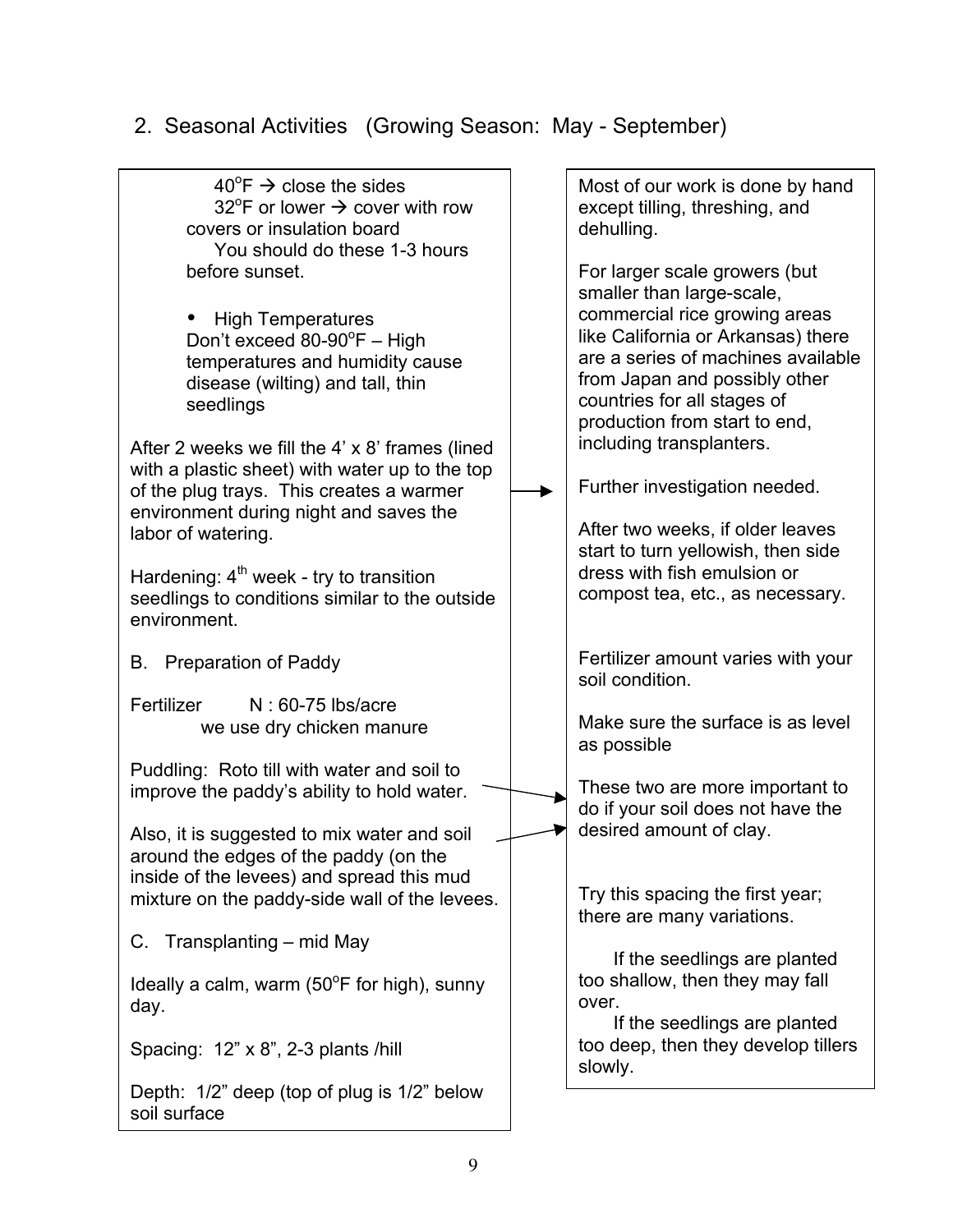D. Water Management From May to late July, as the plant are establishing, the water temperature is higher than the air temperature.

\*\*Background\*\*

Relation between air temperature and water depth May-July

|                 |      | <b>Water Depth</b>                               |                                                         |  |
|-----------------|------|--------------------------------------------------|---------------------------------------------------------|--|
|                 |      | Deep                                             | Shallow (1")                                            |  |
|                 | High | Water temperature<br>rises slowly                | Water temperature<br>rises quickly; may<br>be very high |  |
| Air temperature |      | Nighttime low<br>water temperature<br>stays high | Nighttime low<br>water temperature<br>is low            |  |
|                 |      | High-low<br>difference is small                  | High-low<br>difference is large                         |  |
|                 | Low  | Water temperature<br>rises slowly                | Water temperature<br>rises slowly                       |  |
|                 |      | Nighttime low<br>water temperature<br>is high    | Nighttime low<br>water temperature<br>is low            |  |
|                 |      | High-low<br>difference is small                  | Daytime high<br>water temperature<br>is low             |  |
|                 |      |                                                  |                                                         |  |

Air Temperature + Water Depth  $\leftrightarrow$  Water Temperature

Water acts as a heat holding material; it creates a much warmer environment for rice growing.

The details need to be investigated.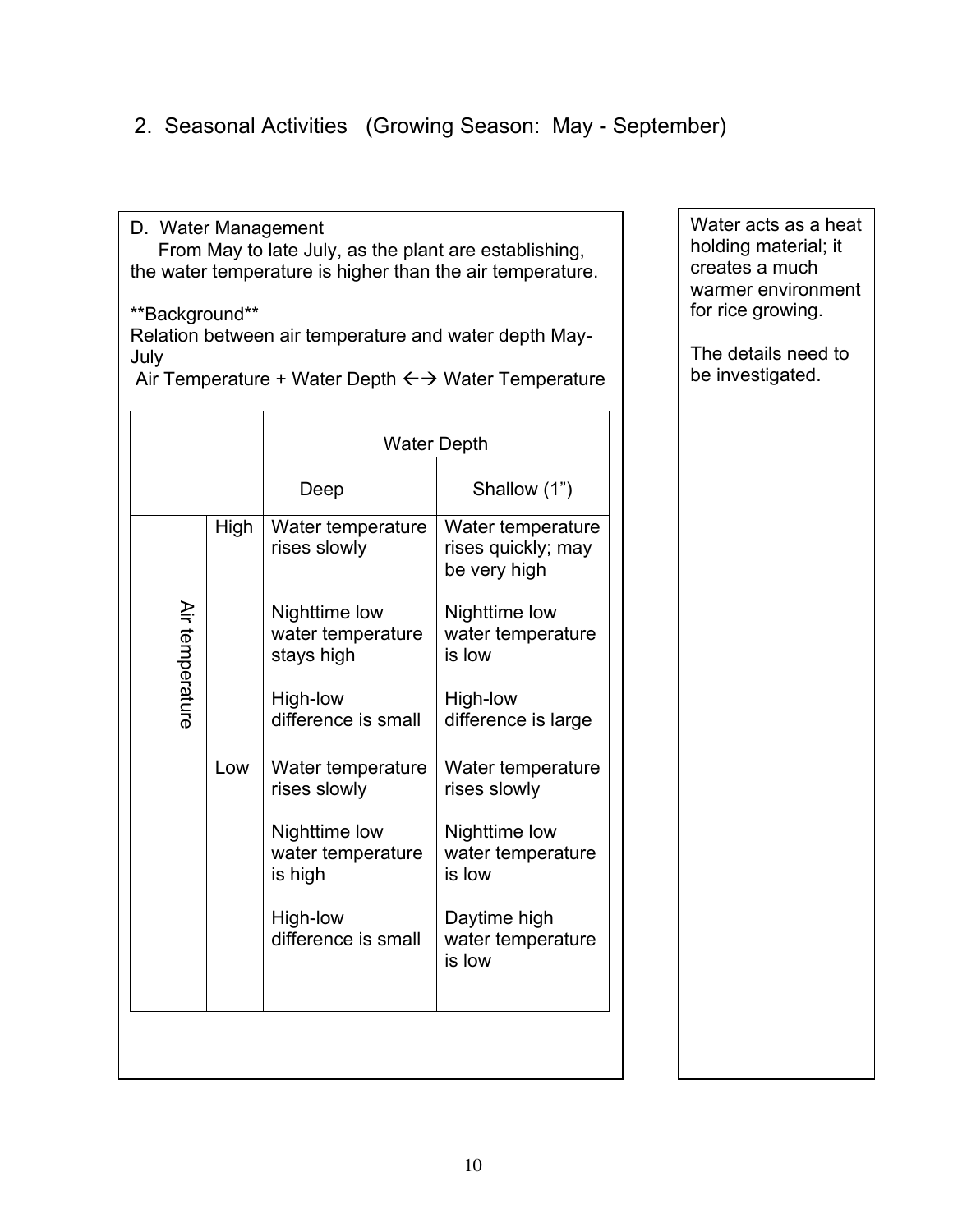#### E. Growth Phases

- 1. Vegetative Phases: Mid May Late June
	- During this phase cold days or frost are common.
	- Careful water management is the key to smooth growth.
	- Maintaining 1-2"depth of water in the paddies to warm up is better
	- Especially, when you expect a last frost, a temperature lower than 40°F, or a windy day, fill rice paddy with water up to a depth of 3/4 the height of the plant to protect the plant.
- 2. Reproductive Phase (Panicle formation  $\rightarrow$ flowering): Late June – Early August
	- Because rice is a tropical plant, during this phase it is especially sensitive to low temperatures of 50°F or lower. If temperatures of 50°F or lower continue for a period of 2-3 days then the damage to the rice production could be severe
	- From the end of June on gradually increase the depth of the water. If possible, by the middle of July the depth should be from 4" to up to 8", to protect against a possible drop of temperature  $(50^{\circ}$ F or lower).
	- During this time period the water temperature will rise to 70-90<sup>o</sup>

To maximize the water temperature, add irrigation water early in the morning (the coldest temperature of the day) quickly, within a short period of time.

During the day do not move the water in order to maximize the water temperature.

You need to increase the water depth gradually, over a period of 1-2 weeks, in order to obtain a water temperature of 70-90°F at a depth of 4-8". It is difficult to warm up a quantity of water to 70-90 $^{\circ}$ F in a short period of time.

F.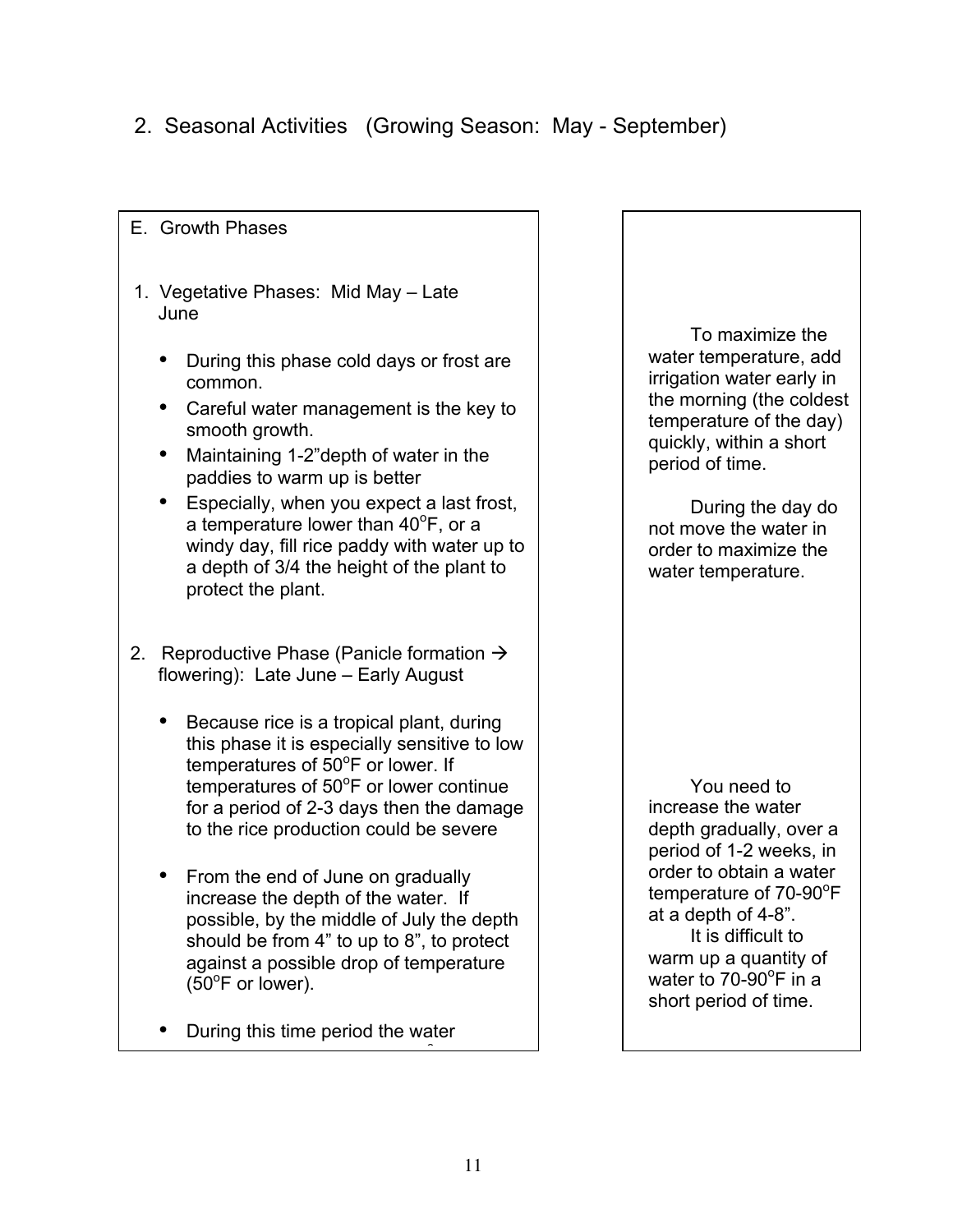3. Ripening Phase (flowering to harvest): Early August – Mid to Late September • Because the rice plants are established, this phase uses lots of water. Keep the paddies flooded at all times. • 2-3 weeks prior to harvest day, stop adding water to prepare for the harvest. • Harvest: start early September end late September During this period, light frost may cause little damage, if any. **Harvest** When about 90% of the panicles change color from green to brown, the rice is ready to start harvesting. You have a window of about 1 week or more depends on the weather. We cut the rice stems using a hand scythe and make bundles from a handful of stems. Then, we hang them to dry in a drying greenhouse for 2- 4 weeks. For grain storage the recommended moisture content is 15%. If you use a combine, you may need to dry the rice further after harvest to reach the 15% level.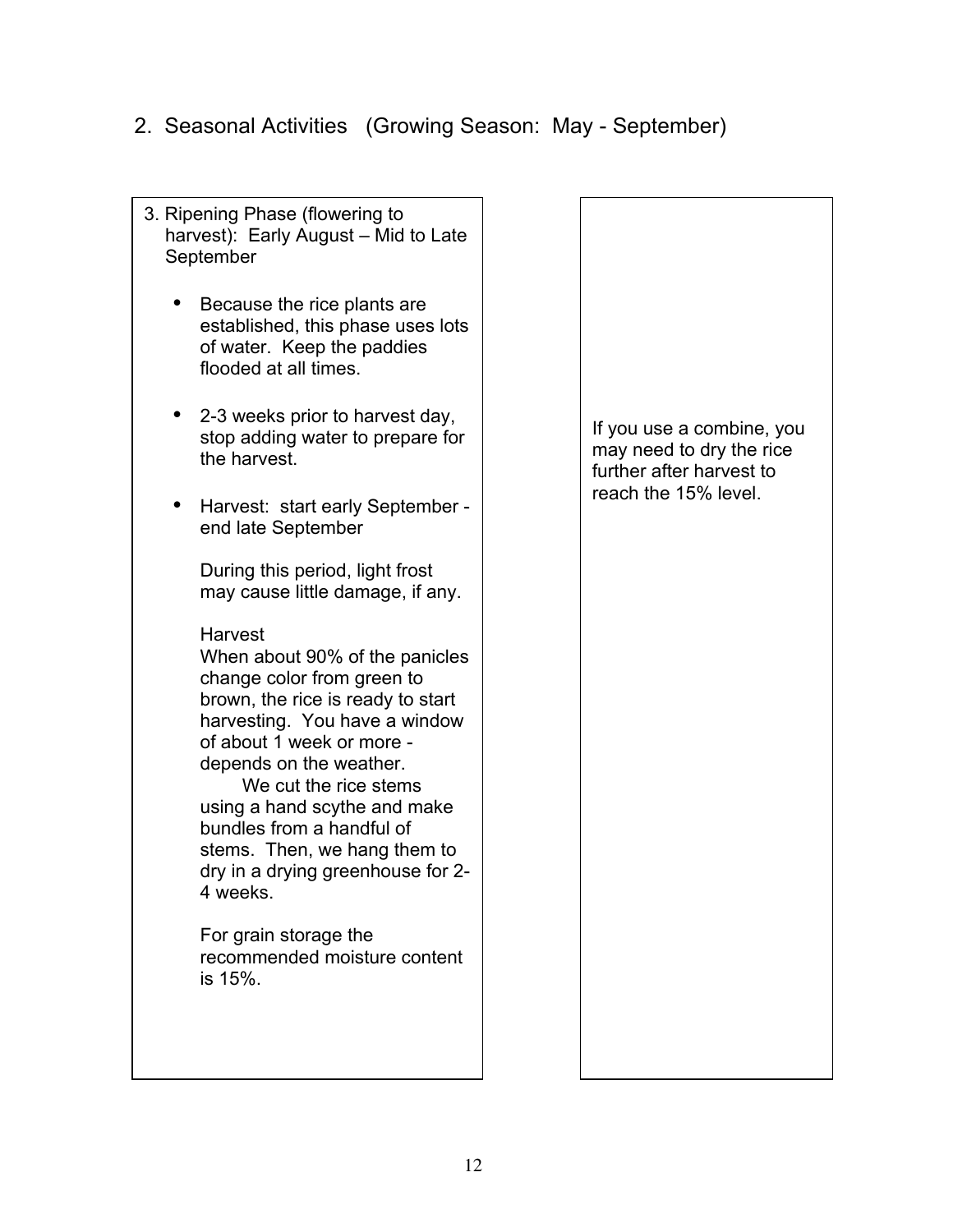F. Weed Control Up to now (3 years) we haven't had a serious weed problem. Our paddies were newly converted from a field (dryland) to a paddy. But, we are expecting that this will become an important issue in the future. We will rogue weeds early in the season (early June to late June); and then once more (end of June to the beginning of July) to hand pick the weeds we missed the first time. G. Insects, diseases - so far we do not have much! H. Wildlife pests and others • Canada geese munch on the plants early in the season • Later when grain is ripening we observed rats, sparrow eating the grain. These could be serious. • Others have reported deer We are interested to try a rotary weeder if it is available. Levees, we cut the weeds 3 times a year because they shade the rice plants and invite voles that could make a hole through which you could loose water. Interesting subject for future investigations – growing rice with duckling, fish, etc., as weed control. The Power of Duck – Integrated Rice and Duck Farmiing by Takao Furuno, 2001, Tagari Puclications; www.tagari.com Rice Today, The International Rice Research Institute, Vol.7, No. 1, pg. 30, The Unsung Heroes of the Rice Field by Yolanda Chen. Its subtitle says: "Simply by growing rice, farmers cultivate a complex - and free - pest control system without doing a single extra thing." She is talking about tropical, irrigated rice fields, but we think that the principle is the same for the northeast. Dr. Chen worked as an entomologist in IRRI's Crop and Environmental Sciences Division, 2004-07. She now teaches at the University of Vermont.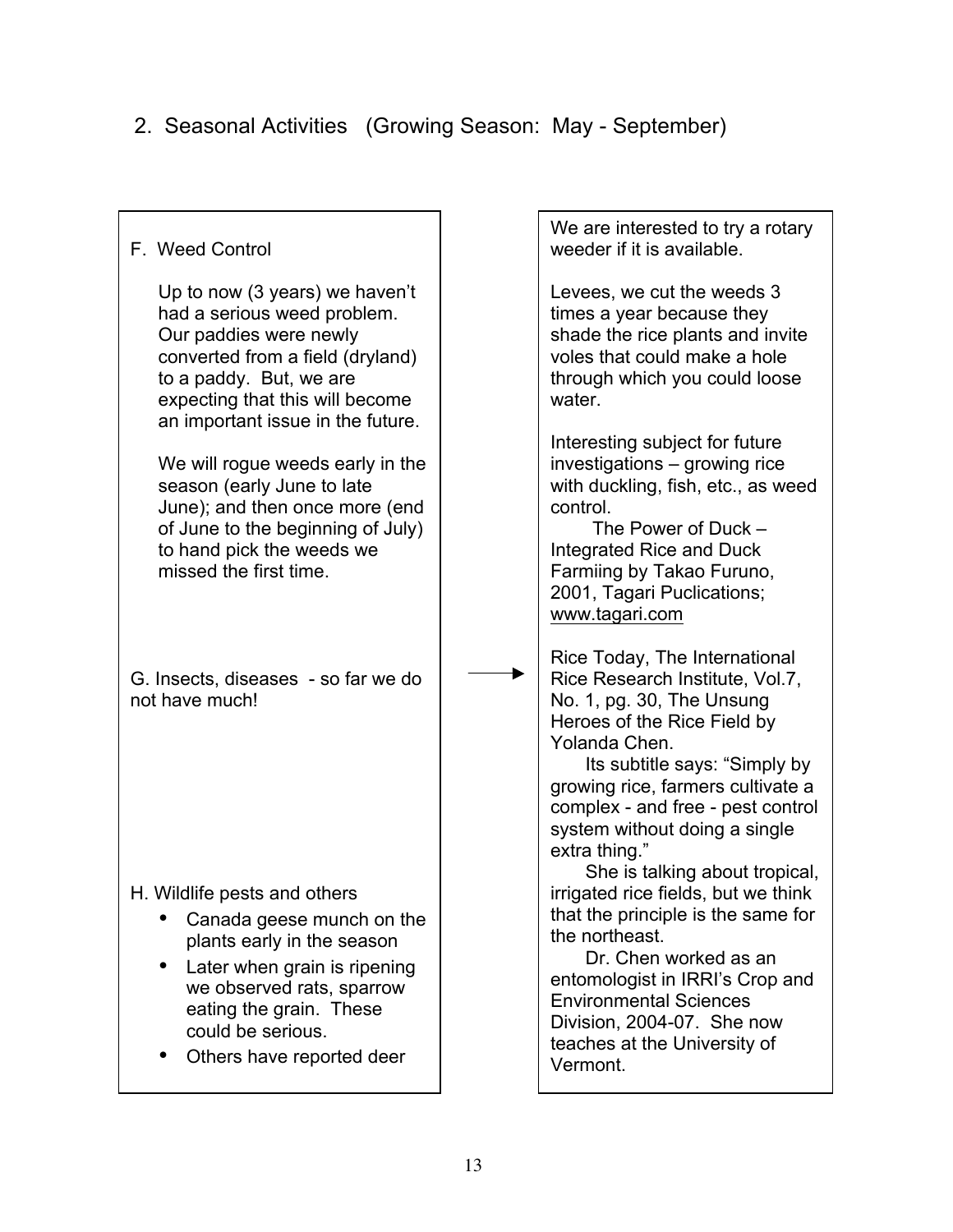| trouble, but we do not know<br>the details.<br>I. The Integration of Conservation<br>and Agriculture<br>In 2008 we started to contact many<br>experts related to this subject.<br>In the 2009 season we plan to<br>start to investigate and document<br>the wildlife that inhabit our rice<br>paddy and to identify aspects of<br>watershed managment, especially<br>those associated with our paddy<br>system, as base information to<br>establish a sustainable rice<br>growing system.                | In the case of coffee production<br>www.auduboncoffeeclub.com/pa<br>ges.php?pageid=39<br>This is one of the approaches of<br>the integration of conservation<br>and agriculture. Coffee trees<br>planted with shade trees<br>conserve habitats for migrating<br>birds at the same time as<br>producing coffee.                                                                                                                     |
|----------------------------------------------------------------------------------------------------------------------------------------------------------------------------------------------------------------------------------------------------------------------------------------------------------------------------------------------------------------------------------------------------------------------------------------------------------------------------------------------------------|------------------------------------------------------------------------------------------------------------------------------------------------------------------------------------------------------------------------------------------------------------------------------------------------------------------------------------------------------------------------------------------------------------------------------------|
| J. Processing Equipment<br>Threshing – separating the<br>grain from the stem. After<br>threshing done, you have<br>rough rice.<br>We use a foot powered<br>threshing machine.<br>Dehulling - processing from<br>rough rice to brown rice by<br>removing the hull. After<br>dehulling you have brown rice.<br>We are now in the process<br>of importing a dehuller from<br>Japan.<br>Milling – processing from<br>brown rice to white rice by<br>removing the bran. After<br>milling you have white rice. | Foot powered thresher: it<br>seems that this is still being<br>manufactured in Japan. It is a<br>very simple, but very useful<br>machine. The following<br>websites are in Japanese, but<br>the pictures will give you an idea<br>of what this machine looks like<br>www.welcome-<br>ogihara.com/summer5.html<br>www.yoshitokunouki.com/dakko<br>ku.html<br>www.hokuetsu.jp/10 f_1.html<br>http://www.ennou.com/s-<br>dakkoku.html |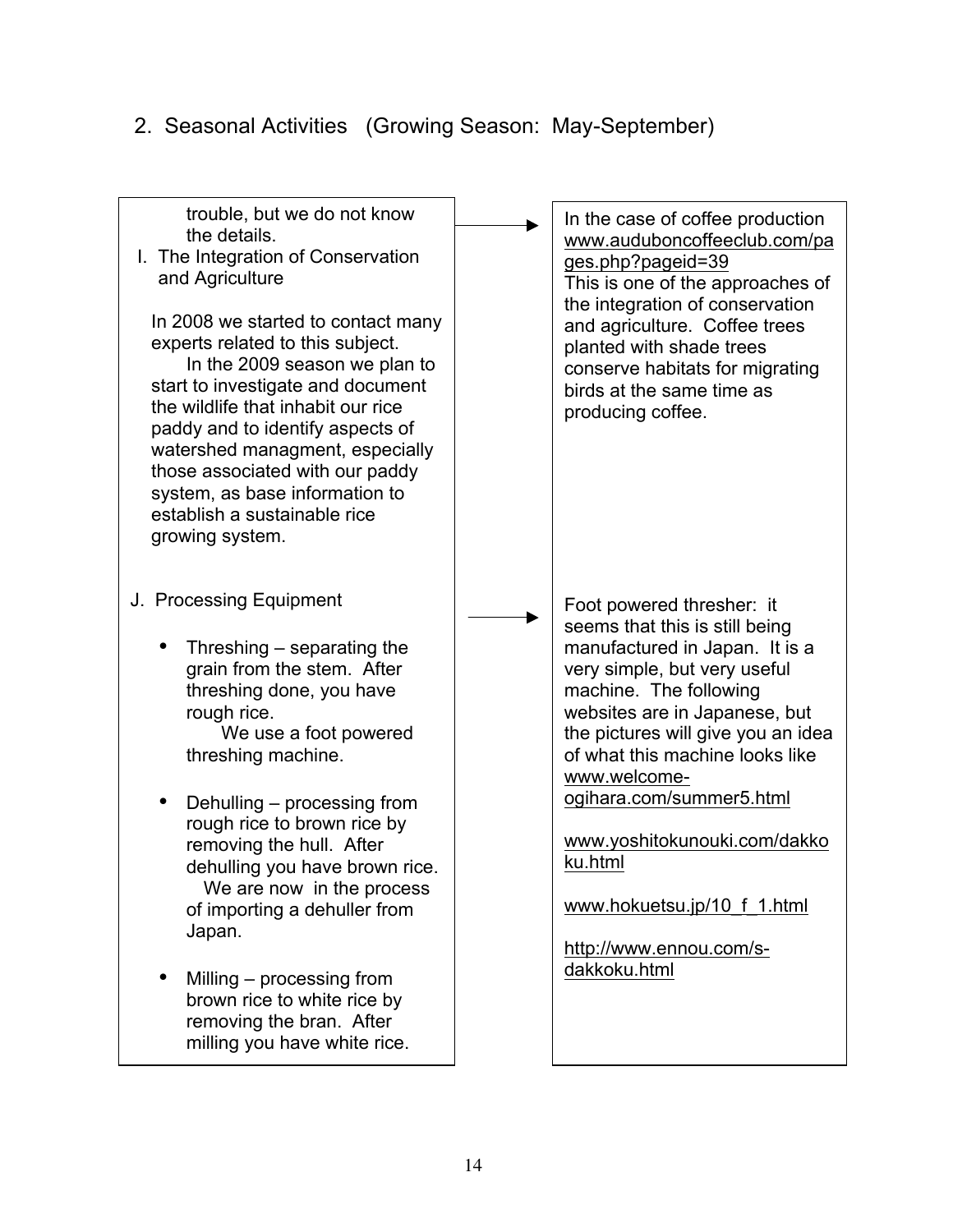We do not have one of these yet.

- J. Processing Equipment
	- Milling (cont.)

There is a table top type milling machine that polishes the brown rice with different adjustable settings, available from Japan. We are working to collect more information.

There are various degrees of milling. One example is Haigamai, which is a semimilled rice that stills has some of the bran and germ attached. This rice holds some of the nutritious value of brown rice while taking a shorter time to cook.

Sources of Equipment in the USA

Grainman Grain Machinery, Mfg., Corp. – www.grainman.com.

Satake USA – www.satakeusa.com

Seedburo – www.seedburo.com

Yamamoto FC2K dehuller – http://www.calibrationplus.co m/yamamoto/

Calibration Plus – www.calibrationplus.com

Importing Equipment from Japan

It is rather complicated and expensive. We suggest that people who are interested in importing equipment from Japan get together and pool their order to save time and money.